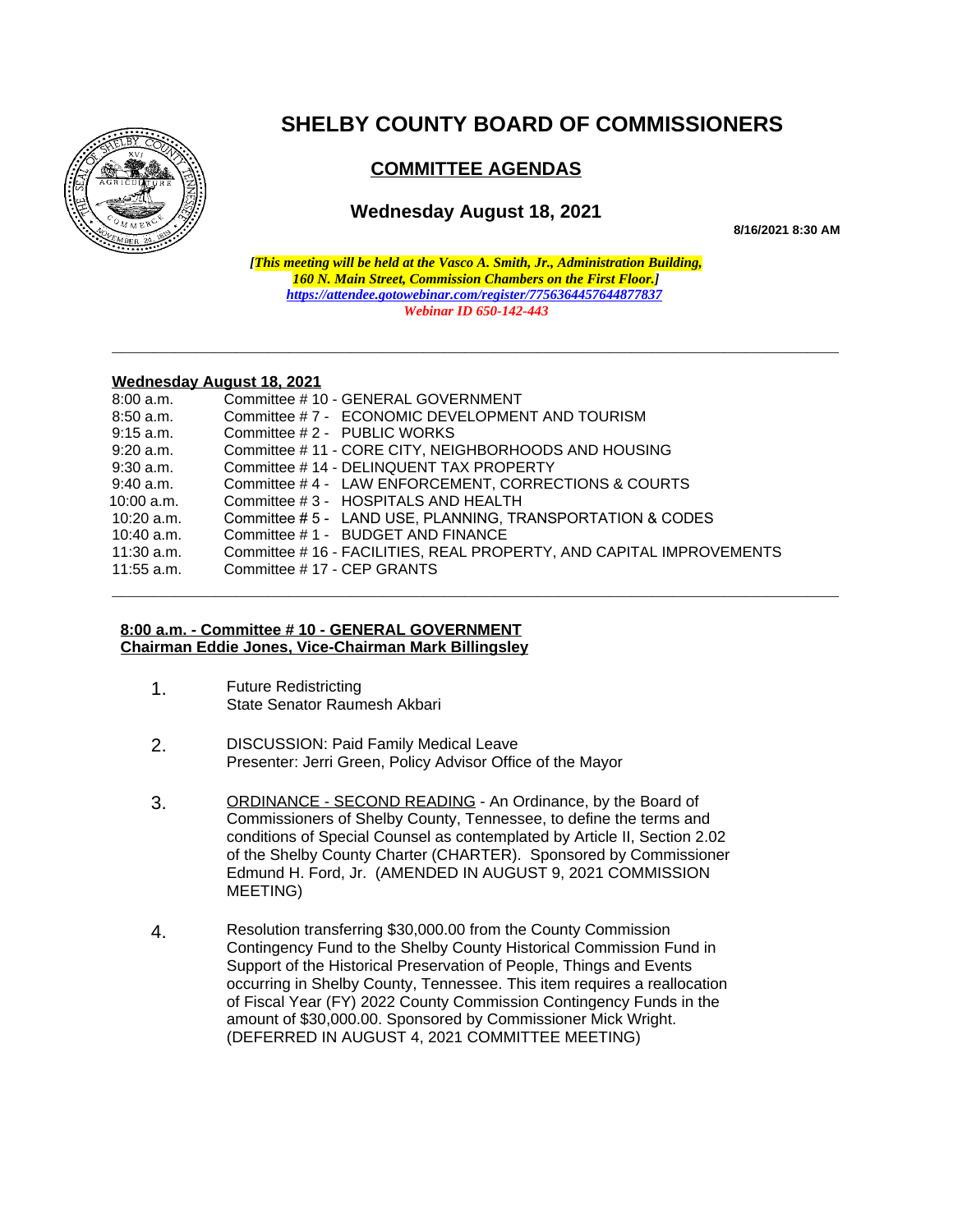- 5. Resolution approving the purchase of property insurance for Shelby County Government Buildings from Dana Sloyan/Mclain Insurance through Liberty Mutual Insurance Company for one year beginning September 1, 2021 at a cost of \$736,251.00 with the option for three additional one-year renewals. This item requires expenditure of Fiscal Year 2022 (FY22) General Funds in an amount not to exceed \$736,251.00. Sponsored by Chairman Eddie S. Jones, Jr.
- 6. Resolution to approve the 2021 Redistricting Ad Hoc Committee and to waive the August 31st Sunset Provisions regarding this Chairman appointed Ad Hoc Committees as indicated in the Commission's Permanent Rules. Sponsored by Chairman Eddie S. Jones, Jr.
- 7. Resolution amending the Fiscal Year (FY) 2022 Operating Budget to transfer \$50,000 from the Commission Contingency Funds to the Legislative Operations General Fund Budget for purposes of hiring a consultant to assist the Shelby County Board of Commissioners with the 2021 Redistricting Process. This item requires a transfer from the Commission Contingency Funds to Legislative Operations General Fund Budget in the amount not to exceed \$50,000.00. Sponsored by Chairman Eddie S. Jones, Jr.

#### **8:50 a.m. - Committee # 7 - ECONOMIC DEVELOPMENT & TOURISM Chairman Mickell Lowery, Vice-Chairman Brandon Morrison**

- 1. Economic Impact of Memphis Tourism Kevin Kane - President & CEO of Memphis Tourism (DEFERRED IN AUGUST 4, 2021 COMMITTEE MEETING)
- 2. Greater Memphis Chamber Update Beverly Robertson - President & CEO Ted Townsend - Chief Economic Development Officer Bobby White - Chief Public Policy Officer
- 3. Resolution approving an Economic Impact Plan for the Centennial Park Project Economic Development area. Sponsored by Commissioners Willie F. Brooks, Jr., Amber Mills, Mark Billingsley, Mick Wright, Edmund Ford, Jr., David Bradford and Chairman Eddie S. Jones, Jr.
- 4. Resolution approving an amendment to the Millington Farms Project Tax Increment Financing District and Economic Impact Plan approved by resolution adopted and passed on March 23, 2020 (Agenda Item No.34), for the Millington Farms Project Tax Increment Financing District and Economic Impact Plan. Sponsored by Commissioners Willie F. Brooks, Jr. and Amber Mills.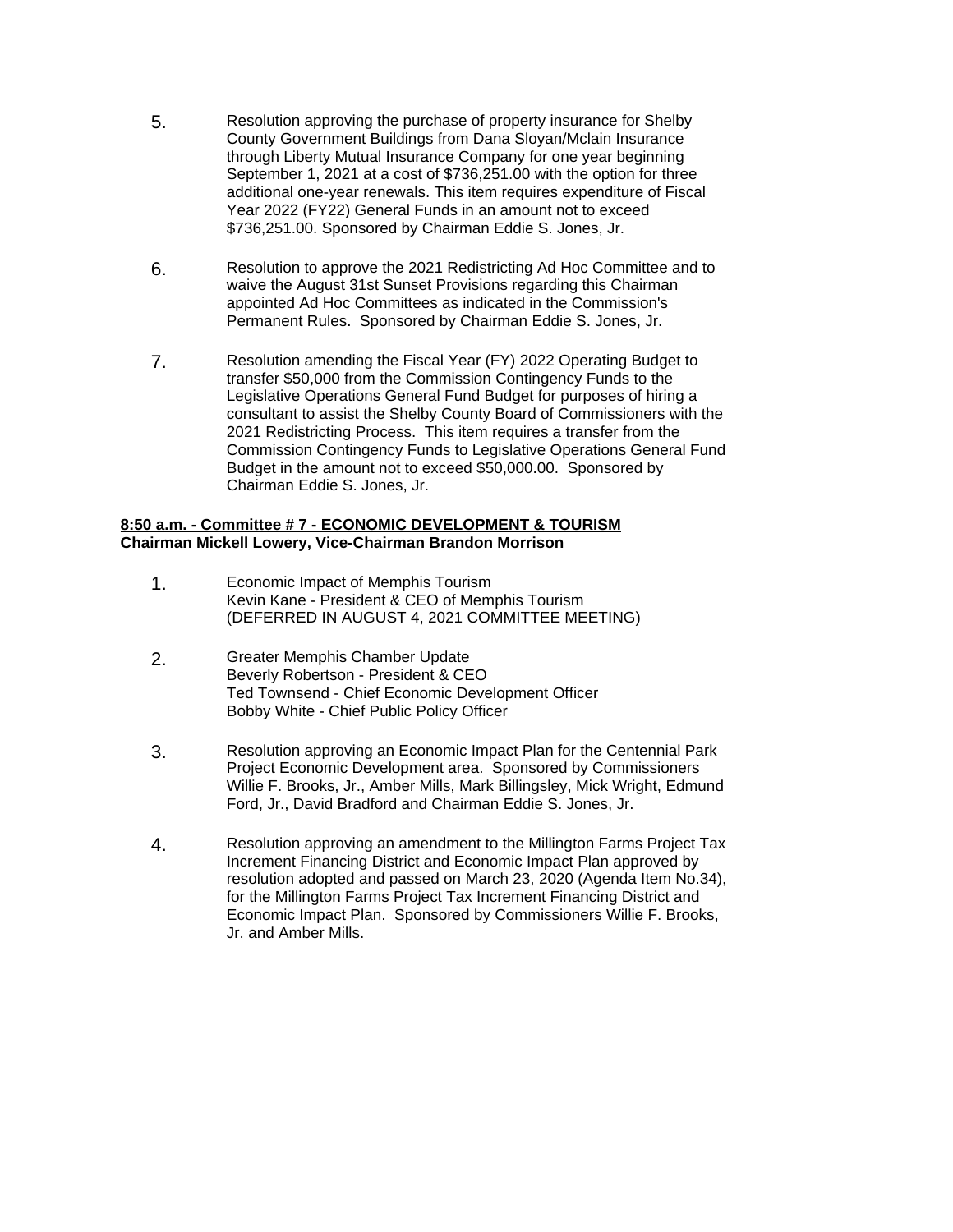#### **9:15 a.m. - Committee # 2 - PUBLIC WORKS Chairman David Bradford, Vice-Chairman Edmund Ford**

1. Joint resolution of the Shelby County Board of Commissioners and Memphis City Council supporting the Honorary renaming of 981 Willoughby Street/Avenue/Road to the Reverend Donnell R. Cobbins, Jr. Street/Avenue/Road in honor of the contributions made to the City of Memphis and Shelby County, Tennessee by Rev. Donnell R. Cobbins, Jr. This item requires an allocation of Commission Contingency Funds in an amount not to exceed \$500.00. Sponsored by Commissioner Mickell Lowery and Commissioner Willie F. Brooks, Jr.

#### **9:20 a.m. - Committee # 11 - CORE CITY, NEIGHBORHOODS AND HOUSING Chairman Michael Whaley, Vice-Chairman Tami Sawyer**

1. Resolution amending the Fiscal Year 2022 (FY22) Operating Budget and the FY22 Position Control Budget by adding 1.5 Full Time Equivalent (FTE) employees to the Shelby County Department of Housing in the Economic Development Fund to expand the Housing Rehabilitation Program to eligible households within Shelby County. This resolution requires the appropriation and expenditure of FY22 Economic Development Enterprise Funds in an amount not to exceed \$1,200,000.00 and the transfer and appropriation of General Fund Fund Balance in an amount not to exceed \$230,988.00. Sponsored by Chairman Eddie S. Jones, Jr.

#### **9:30 a.m. - Committee # 14 - DELINQUENT TAX PROPERTY Chairman Reginald Milton, Vice-Chairman Amber Mills**

1. Resolution amending Resolution No. 26, entitled "Resolution finding that twenty-one properties, scheduled for tax sale number 1801 on September 14, 2021, that pose an environmental risk, have financial liabilities, and/or are non-conforming or non-buildable so as to allow the County Commission, pursuant to Tennessee Code Annotated Sections 67-5-2501(A)(2) and 67-5-2506(A)(2), adopted on August 9, 2021, to advise the Clerk of the Chancery Court to not bid on such properties on behalf of Shelby County Government," to reduce the number of properties in tax sale 1801 from 21 to 11. Sponsored by Commissioner Reginald Milton.

#### **9:40 a.m. - Committee # 4 - LAW ENFORCEMENT, CORRECTIONS & COURTS Chairman Amber Mills, Vice-Chairman Van Turner**

1. Resolution to amend the FY 2022 Operating Budget to expend grant funds from the State of Tennessee, Department of Safety and Homeland Security, Tennessee Highway Safety Office. This item requires appropriation and expenditure of Federal through State Grant Funds in the amount of \$10,000.00. Sponsored by Commissioner Amber Mills.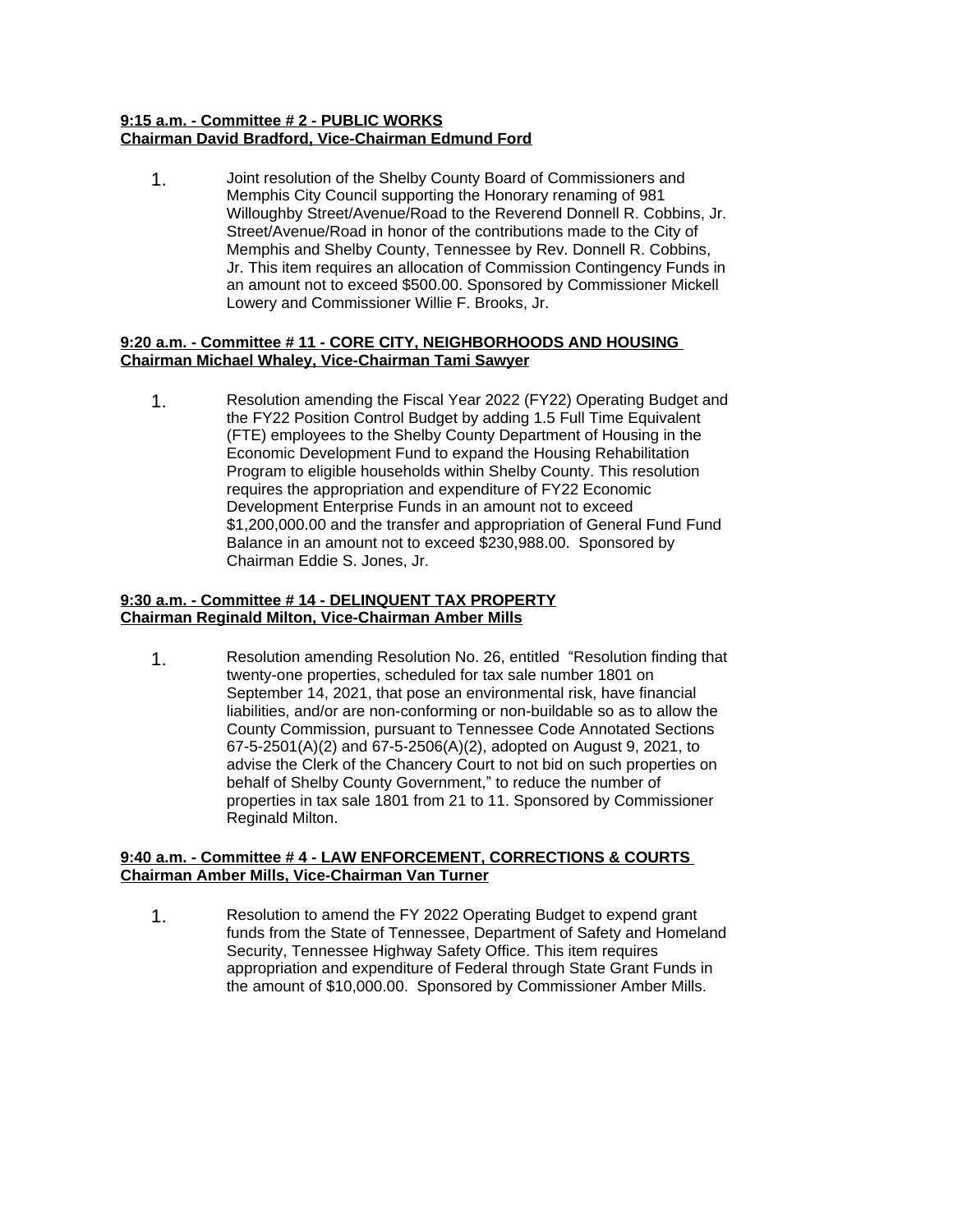2. Resolution to amend the FY 2022 Operating Budget in the amount of \$42,128.00 to expend funding made available from the Office of Criminal Justice Programs (OCJP), Tennessee Department of Finance and Administration to provide funding for furnishing and decorating two trauma informed conference rooms for victims of crime for the period of July 1, 2021 through September 30, 2021. This item requires the appropriation and expenditure of FY21 Federal thru State Grant Funds in the amount of \$42,128.00 which includes a twenty percent grant cash match in the amount of \$8,425.60 which will be paid using District Attorney Fraud and Economic Crime Agency Funds. Sponsored by Commissioner Amber Mills.

#### **10:00 a.m. - Committee # 3 - HOSPITALS & HEALTH Chairman Van Turner, Vice-Chairman Brandon Morrison**

- 1. Discussion Item: Plan of Action for Full Usage of Regional One Heath Trauma Center Presenter is Dr. Reginald Coopwood Regional One President
- 2. Resolution amending the FY22 Shelby County Operating Budget for the Shelby County Health Department in the amount of \$209,933.00 pursuant to the approval of a United States Environmental Protection Agency Grant for the period September 1, 2020 through August 31, 2023, and to approve a service provider contract with the University of Memphis in an amount not to exceed \$340,516.00 commencing upon execution of the sub-contract and continuing through August 31, 2023 and with the option to extend the contract term for up to two one-year periods, for the purpose of validating low-cost, miniature samplers for use in community-scale monitoring of polycyclic aromatic hydrocarbons and volatile organic compounds in the ambient air. This item requires FY22 appropriation in the amount of \$209,933.00 and total expenditure of Federal Grant Funds in the amount not to exceed \$353,516.00. Sponsored by Commissioner Van D. Turner, Jr.
- 3. Resolution to amend the FY 2022 General Fund Operating Budget of the Health Services Division and to amend the Position Control Budget transferring a Clinical Nurse Monitor Position (1.0 FTE) to the Health Services Division from the Division of Corrections. This item requires the appropriation and expenditure of FY 2022 General Funds in the amount of \$82,304.00 and the transfer of 1.0 FTE from the Corrections Enterprise Fund to the General Fund. Sponsored by Commissioner Van D. Turner, Jr.
- 4. Resolution supporting Health Directive 24 and requesting the Shelby County Health Department to reinstate a mask mandate based on the required partnerships and the ability to enforce said mandate. Sponsored by Commissioner Edmund H. Ford, Jr., Commissioner Tami Sawyer and Commissioner Van D. Turner Jr. (REFERRED BACK TO COMMITTEE IN AUGUST 9, 2021 COMMISSION MEETING)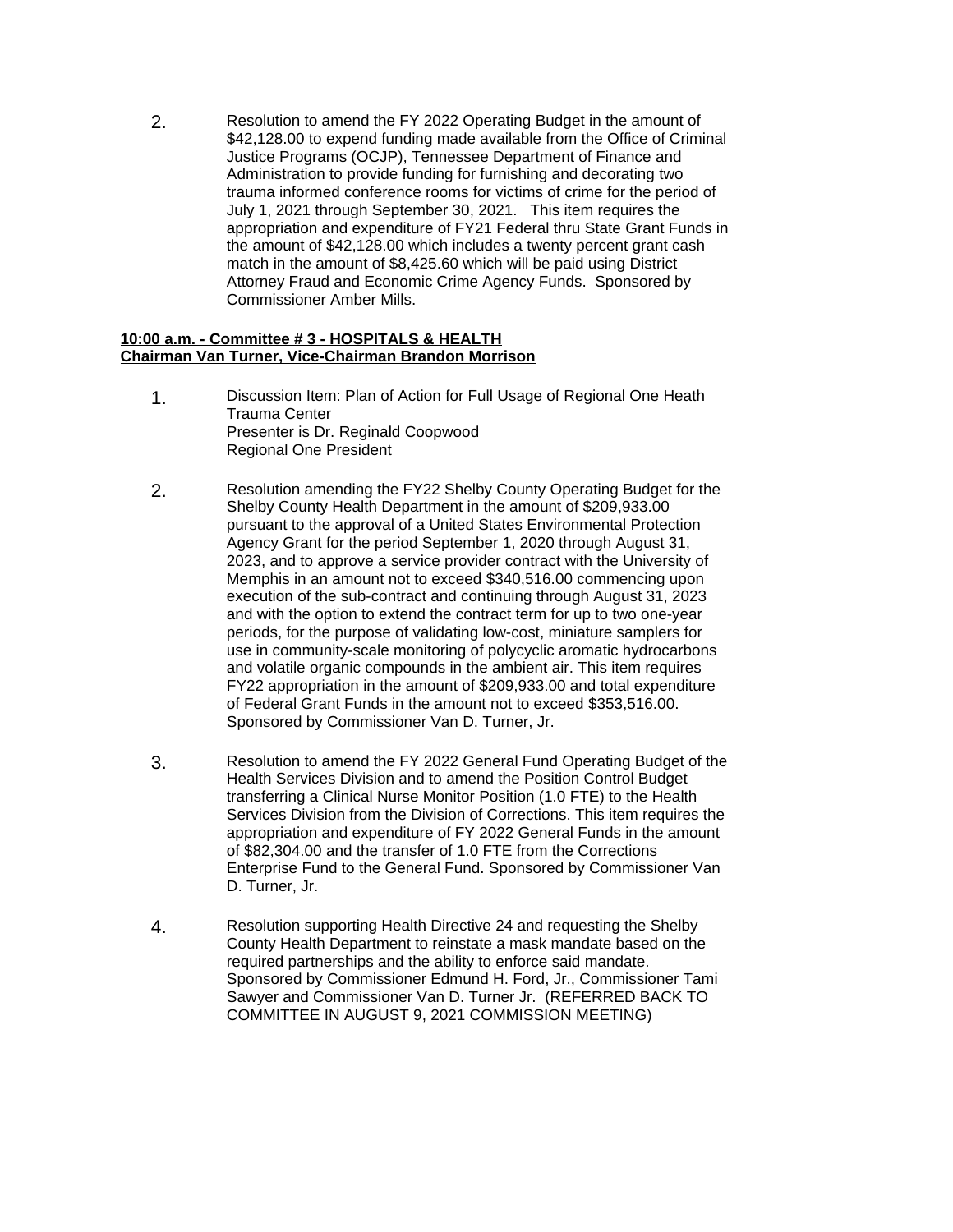#### **10:20 a.m. - Committee # 5 - LAND USE, PLANNING, TRANSPORTATION & CODES Chairman Willie Brooks, Vice-Chairman David Bradford**

- 1. ORDINANCE THIRD READING Joint ordinance amending the Memphis and Shelby County Unified Development Code as adopted by the City of Memphis on August 10, 2010, and by Shelby County on August 9, 2010, to revise and enhance the joint zoning and subdivision regulations by adding provisions that address oil pipelines; being Case NO. ZTA 21-1. Sponsored by Commissioner Willie F. Brooks, Jr., Commissioner Van D. Turner, Jr., Commissioner Tami Sawyer, Commissioner Michael Whaley, Commissioner Reginald Milton, and Commissioner Mickell M. Lowery. (SUBSTITUTED IN AUGUST 9, 2021 COMMISSION MEETING)
- 2. Discussion: Update re. MATA Presenter: Gary Rosenfeld, MATA Chief Executive Officer

#### **10:40 a.m. - Committee # 1 - BUDGET AND FINANCE Chairman Edmund Ford, Vice-Chairman Michael Whaley**

- 1. Resolution to amend the Fiscal Year (FY) 2022 General Fund Operating Budget in order to reallocate up to \$2,000,000.00 from General Fund Fund Balance to the Office of Emergency Management and Homeland Security (EMHS) for purposes of purchasing facial mask coverings needed to support the Public Schools in Shelby County, Tennessee in their efforts to reduce the spread of COVID-19. This item requires the appropriation of up to \$2,000,000.00 from the General Fund to EMHS. Sponsored by Commissioner Tami Sawyer. (ADD-ON AND REFERRED BACK TO COMMITTEE IN AUGUST 9, 2021 COMMISSION MEETING)
- 2. Resolution approving the first year contract renewal between Shelby County Government and N. Harris Computer Corporation in an amount not to exceed \$190,573.21 for Annual Government E-Management Solutions (GEMS) Software maintenance commencing from July 1, 2021 through June 30, 2022, which requires Commission approval. This item requires the expenditure of FY2022 Information Technology Services General Fund in an amount not to exceed \$190,573.21. Sponsored by Commissioner Edmund Ford, Jr.
- 3. Resolution approving the expenditure of funds to the United States Postal Service in an amount not to exceed \$700,000.00 for Shelby County Government Support Services, for Fiscal Year 2022 beginning July 1, 2021 and ending June 30, 2022. This item requires expenditure of Fiscal Year 2022 General Funds in an amount not to exceed \$700,000.00. Sponsored by Commissioner Edmund Ford, Jr.
- 4. DISCUSSION: 22% tax on the Employee Stipends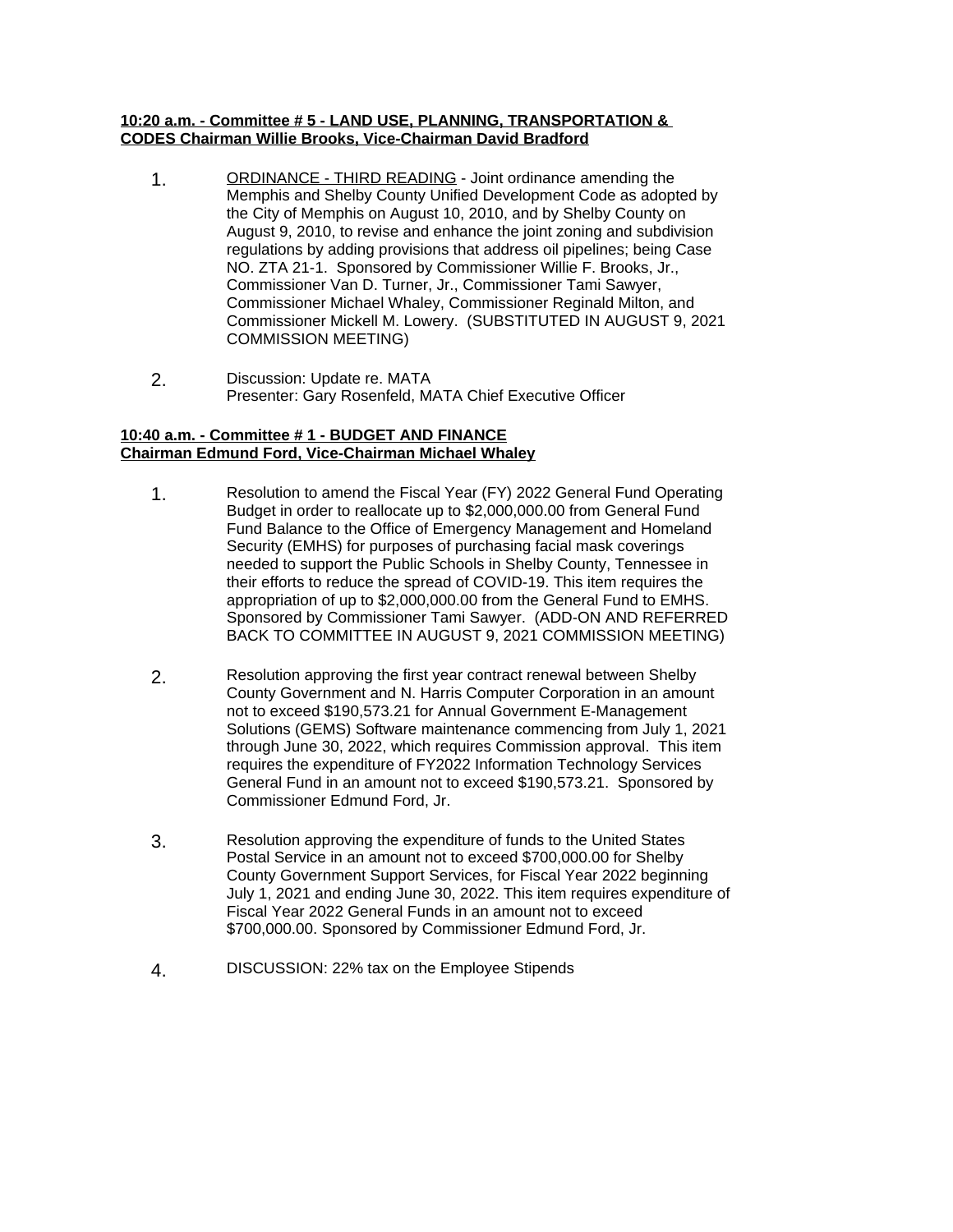- 5. Resolution accepting State of Tennessee grant funding in the amount of \$4,538,556 and amending the Operating Budget for Fiscal Year (FY) 2022 to fund one-time County grants totaling \$2,070,000 so that the released funds can be utilized to provide a general salary increase of 1.5% effective January 1, 2022 and amending the FY22 Capital Improvement Budget to include \$2,468,556 for the Youth Justice and Education Center. This item incorporates revenue of \$4,538,556 and requires an expenditure of equal amount. Sponsored by Commissioner Michael Whaley and Commissioner Van D. Turner, Jr.
- 6. DISCUSSION: Hiring and Salary Restrictions

#### **11:30 a.m. - Committee # 16 - FACILITIES, REAL PROPERTY, & CAPITAL IMPROVEMENTS Chairman Mark Billingsley, Vice-Chairman David Bradford**

- 1. Resolution approving the First Amendment to a Lease Agreement between the Memphis and Shelby County Port Commission, and the City of Memphis and the County of Shelby and Wepfer Marine, Inc. as approved by the Board of Commissioners of the Memphis and Shelby County Port Commission on April 21, 2021. Sponsored by Commissioner Mark Billingsley.
- 2. Resolution approving the First Amendment to Lease Agreement between the Memphis and Shelby County Port Commission and Ensley Bottoms Farm, LLC. as approved by the Board of Commissioners of the Memphis and Shelby County Port Commission on April 21, 2021. Sponsored by Commissioner Mark Billingsley.
- 3. Resolution approving the First Amendment to Lease Agreement between the Memphis and Shelby County Port Commission and the City of Memphis and the County of Shelby and Maxim Crane Works, LP. as approved by the Board of Commissioners of the Memphis and Shelby County Port Commission on April 21, 2021. Sponsored by Commissioner Mark Billingsley.
- 4. Resolution approving a contract between Shelby County Government and Zellner Construction Services, LLC. in an amount not to exceed \$14,773,490.00, for Design Build renovations at 3420 Old Getwell Rd. This item requires the appropriation of FY 2022 Capital Improvement Plan Funds in the amount not to exceed \$10,000,000.00 and expenditure of FY 2022 Capital Improvement Plan Funds in the amount not to exceed \$14,773,490.00. Sponsored by Commissioner Mark Billingsley.
- 5. Resolution approving a lease agreement between Shelby County Government, on behalf of the Shelby County General Sessions Court Clerk, and Southbrook Mall Properties, Inc. d/b/a Southbrook Town Center for 1,143 square feet of space located at 1254 East Shelby Drive, Suite 1270, Memphis, TN 38116. Said lease commences July 1, 2021 through June 30, 2025 at a monthly rate of \$1,143.00, with the option to renew on a month basis for an additional six months after expiration. This item requires the expenditure of FY 2022 General Funds in an amount not to exceed \$13,716.00. Sponsored by Commissioner Mark Billingsley.